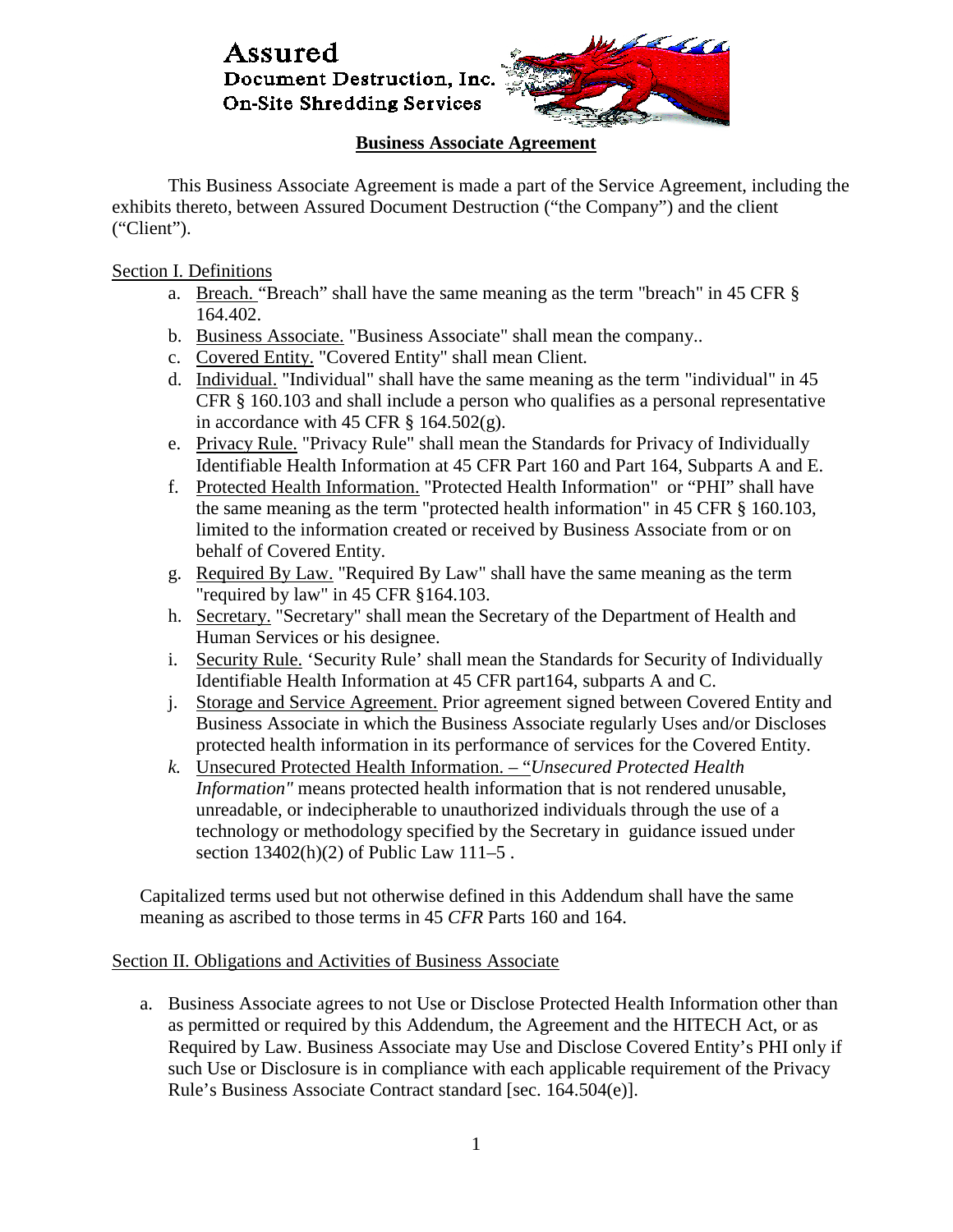- b. Business Associate agrees to use appropriate safeguards to prevent Use or Disclosure of the Protected Health Information other than as provided for by this Addendum or the Agreement or to carry out other legal responsibilities of Business Associate.
- c. Business Associate agrees to implement administrative, physical, and technical safeguards that reasonably and appropriately protect the confidentiality, integrity, and availability of the protected health information that it creates, receives, maintains, or transmits on behalf of the Covered Entity as required by the Privacy Rule, Security Rule, and HITECH Act.
- d. Business Associate recognizes that, as of February 18, 2010, the administrative, physical, and technical standards and implementation specifications of the Security Rule apply to Business Associate in the same manner that they apply to the Covered Entity.
- e. Business Associate agrees to report to Covered Entity any Use or Disclosure of the Protected Health Information not provided for by this Addendum or the Agreement of which it becomes aware. Such notice shall be given promptly and in any event within the timeframe required by 45 CFR 164.410.
- f. Business Associate shall, following the discovery of a Breach, notify the Covered Entity of such breach promptly and in any event within sixty (60) days after the Breach was discovered or should have been discovered. Such notice shall include the identification of each individual whose unsecured PHI has been, or is reasonably believed by the Business Associate to have been, accessed, acquired, or Disclosed during such breach if Business Associate knows such information.
- g. Business Associate agrees to ensure that any agent, including a subcontractor, to whom it provides Protected Health Information received from, or created or received by Business Associate on behalf of Covered Entity agrees to the same privacy and security restrictions and conditions that apply through this Addendum to Business Associate with respect to such information.
- h. If PHI is in a Designated Records Set, Business Associate agrees to provide access, at the request of Covered Entity, and in the time and manner agreed by both parties, the Protected Health Information in such Designated Record Set, to Covered Entity or, as directed by Covered Entity, to an Individual in order to meet the requirements under 45 CFR § 164.524.
- i. If PHI is in a Designated Records Set, Business Associate agrees to make any amendment(s) to Protected Health Information in such Designated Record Set that the Covered Entity directs or agrees to pursuant to 45 CFR § 164.526 at the request of Covered Entity or an Individual, and in the time and manner agreed by both parties.
- j. Business Associate agrees to document disclosures of Protected Health Information and information related to such Disclosures as would be required for Covered Entity to respond to a request by an Individual for an accounting of Disclosures of Protected Health Information in accordance with the Privacy Rule and the HITECH Act. Business Associate agrees to provide to Covered Entity, in time and manner consistent with terms in the Agreement, information collected to permit Covered Entity to respond to a request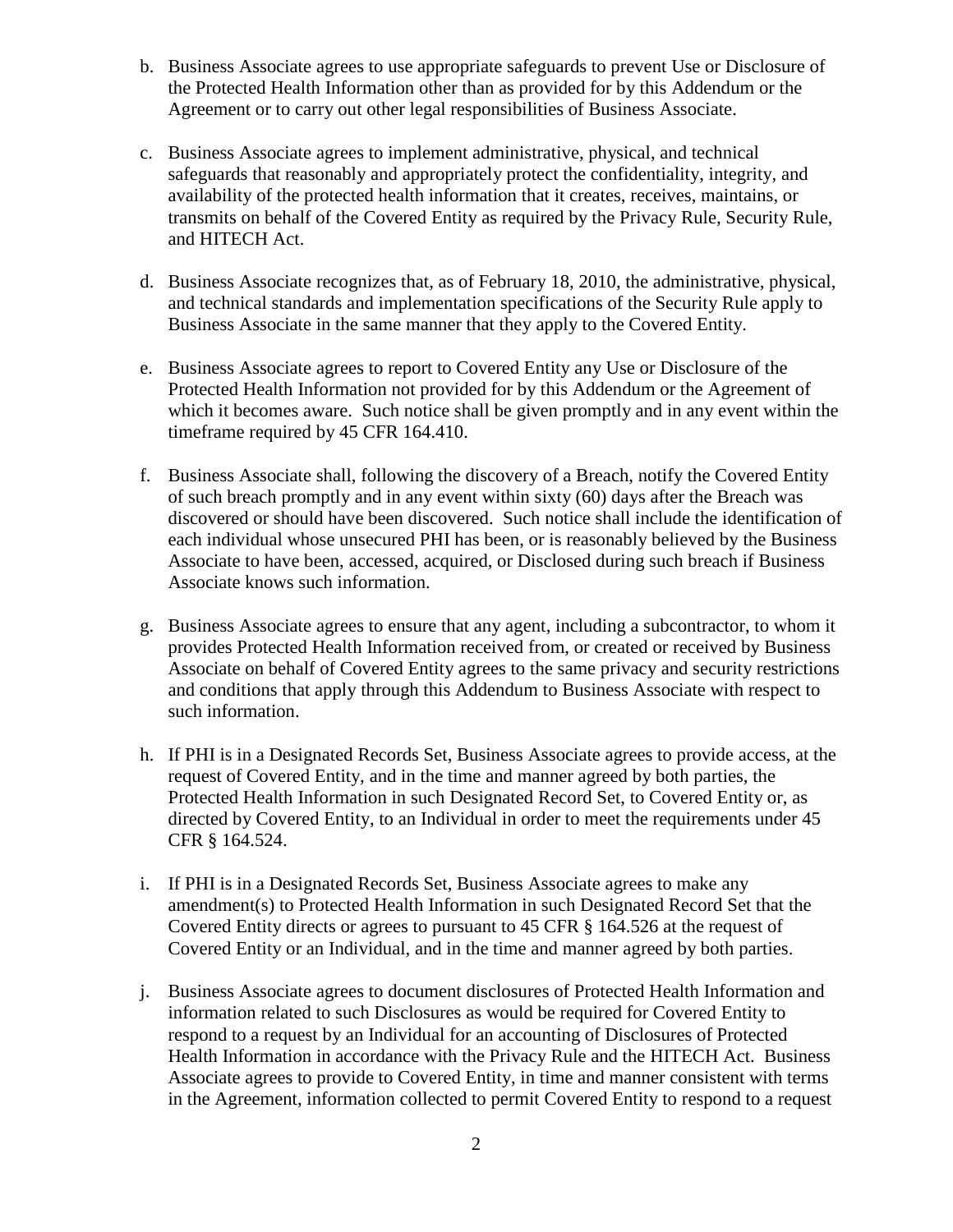by an Individual for an accounting of Disclosures of Protected Health Information in accordance with the Privacy Rule and the HITECH Act.

- k. Business Associate agrees to make its internal practices, books, and records, including policies and procedures and Protected Health Information, relating to the Use and Disclosure of Protected Health Information created or received by Business Associate on behalf of, Covered Entity available to the Covered Entity, or to the Secretary, in a time and manner consistent with the terms of the Agreement or designated by the Secretary, for purposes of the Secretary determining Covered Entity's compliance with the Privacy Rule, Security Rule, or the HITECH Act.
- l. Business Associate agrees to provide to Covered Entity or an Individual, in time and manner consistent with the terms and conditions of the Agreement, information collected in accordance with Section II. of this Addendum, to permit Covered Entity to respond to a request by an Individual for an accounting of Disclosures of Protected Health Information in accordance with 45 CFR § 164.528.

### Section III. Permitted Uses and Disclosures by Business Associate General Use and Disclosure Provisions

a. Services

Business Associate provides services for Covered Entity that involve the Use and Disclosure of Protected Health Information, which services are described in the Agreement. Except as otherwise specified herein, the Business Associate may make any and all Uses of Protected Health Information necessary to perform its obligations as set forth in the Agreement . Additionally, Business Associate may Disclose Protected Health Information for the purposes authorized by this Addendum only (a) to its employees, subcontractors and agents, in accordance with Section I-VI, or (b) as directed by the Covered Entity, if such Use or Disclosure of Protected Health Information would not violate the Privacy Rule or HITECH Act

### Section IV. Specific Use and Disclosure Provisions

Except as otherwise limited in this Addendum, Business Associate may Use Protected Health Information for the proper management and administration of the Business Associate or to carry out the legal responsibilities of the Business Associate.

- a. Except as otherwise limited in this Addendum, Business Associate may Disclose Protected Health Information for the proper management and administration of the Business Associate, provided that Disclosures are Required By Law, or Business Associate obtains reasonable assurances from the person to whom the information is Disclosed that it will remain confidential and Used or further Disclosed only as Required By Law or for the purpose for which it was Disclosed to the person, and the person notifies the Business Associate of any instances of which it is aware in which the confidentiality of the information has been breached.
- b. Except as otherwise limited in this Addendum, Business Associate may Use Protected Health Information to provide Data Aggregation services to Covered Entity as permitted by 45 CFR § 164.504(e)(2)(i)(B).

# Section V. Obligations of Covered Entity

a. Covered Entity shall notify Business Associate of any limitation(s) in its notice of privacy practices in accordance with 45 CFR § 164.520, to the extent that such limitation may affect Business Associate's Use or Disclosure of Protected Health Information.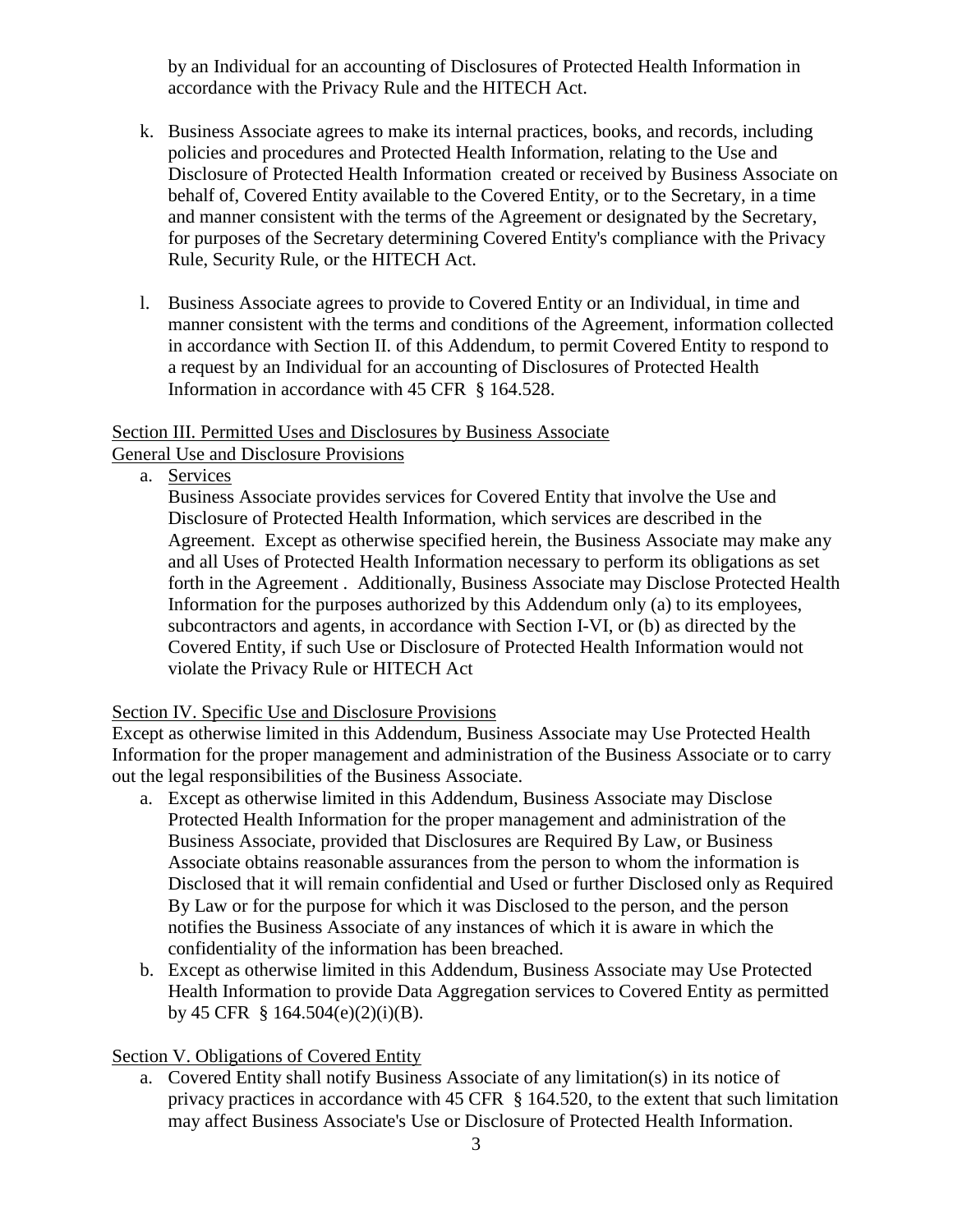- b. Covered Entity shall notify Business Associate of any changes in, or revocation of, permission by an Individual to Use or Disclose Protected Health Information, to the extent that such changes may affect Business Associate's Use or Disclosure of Protected Health Information.
- c. Covered Entity will not ask the Business Associate to undertake any acts inconsistent with the Security Rule, the Privacy Rule or the HITECH Act.
- d. Covered Entity agrees to provide Business Associate with information about Disclosures requested by individuals.
- e. Covered Entity shall notify Business Associate of any restriction to the Use or Disclosure of Protected Health Information that Covered Entity has agreed to in accordance with 45 CFR § 164.522, and the HITECH Act to the extent that such restriction may affect Business Associate's Use or Disclosure of Protected Health Information.

## Section VI. Permissible Requests by Covered Entity

Covered Entity shall not request Business Associate to Use or Disclose Protected Health Information in any manner that would not be permissible under the Security Rule, Privacy Rule or the HITECH Act if done by Covered Entity unless these activities are permitted under Section IV of this Addendum. Covered Entity shall reimburse Business Associate for any damages, costs, fines or penalties incurred by reason of actions taken by Business Associate pursuant to Covered Entity instructions that are in breach of this provision.

## Section VII. Term and Termination

- a. Term. The Term, Termination and Effects of Termination of this Addendum shall be the same as the terms and conditions identified in the Agreement. The obligations of Business Associate shall terminate when all of the Protected Health Information provided by Covered Entity to Business Associate, or created or received by Business Associate on behalf of Covered Entity, is destroyed or returned to Covered Entity, or, if it is infeasible to return or destroy Protected Health Information, protections are extended to such information, in accordance with the termination provisions in the Agreement.
- b. Termination for Cause. Upon Covered Entity's knowledge of a material breach by Business Associate, Covered Entity shall first:
	- 1. Provide a reasonable opportunity, in no case less than 60 days, for Business Associate to cure the breach or, at the discretion of Business Associate, end the violation and terminate the Agreement and this Addendum, subject to the remainder of the terms of the Agreement, if Business Associate does not cure the breach or end the violation within the time specified by Covered Entity and by this section;
	- 2. Effective September 23, 2013, any immediately termination of this Agreement and this Addendum, due to incurable breaches or any other reason, is no longer legal.
- c. Effect of Termination.
	- 1. Except as provided in the Agreement and paragraph (2) of this section, upon termination of this Addendum in accordance with the provisions of this Addendum and the Agreement, Business Associate shall return or destroy all Protected Health Information received from Covered Entity, or created or received by Business Associate on behalf of Covered Entity. This provision shall apply to Protected Health Information that is in the possession of subcontractors or agents of Business Associate. Business Associate shall retain no copies of the Protected Health Information.